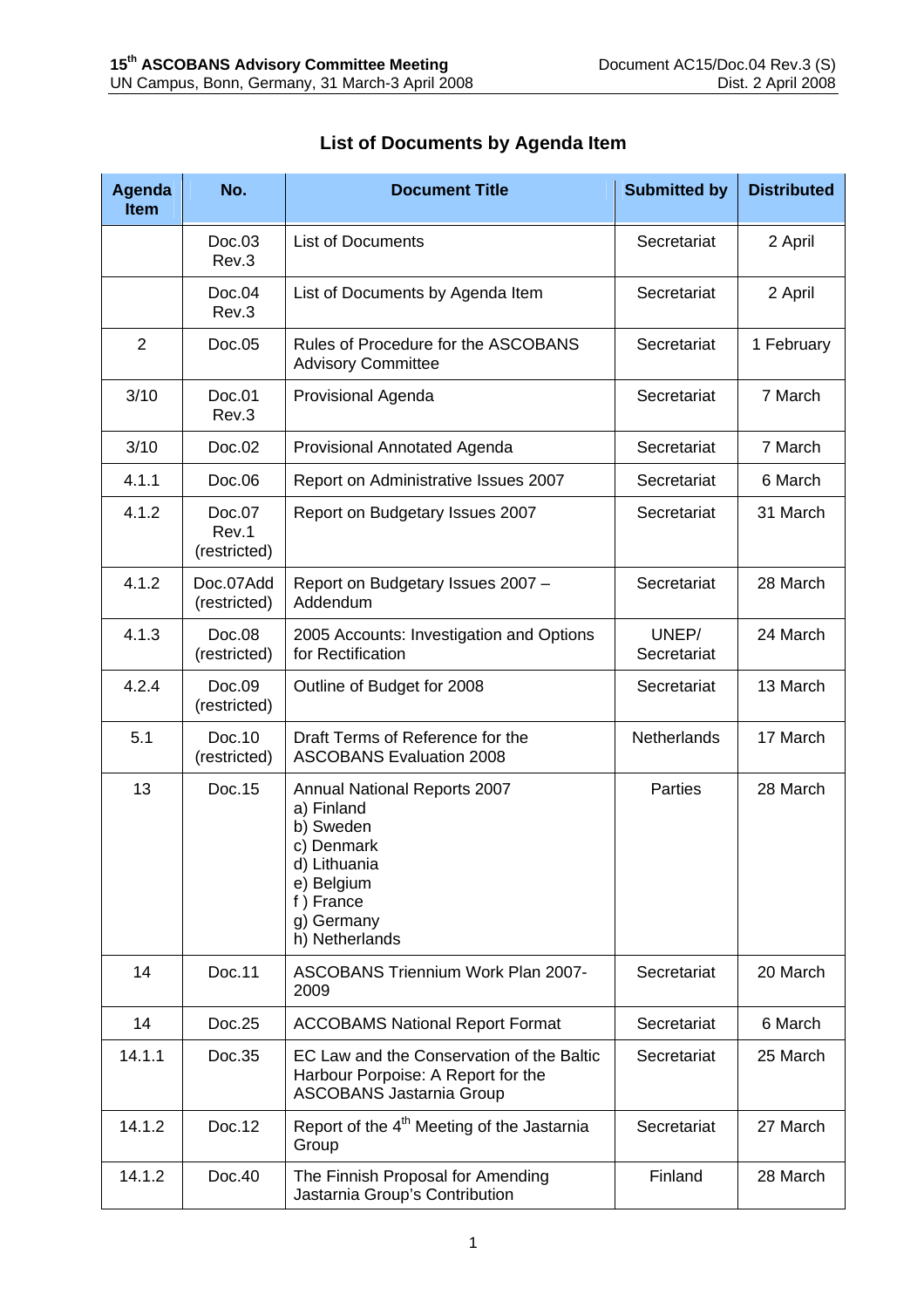| 14.1.3 | Doc.44  | <b>ECS Bycatch Resolution</b>                                                                                                                                                         | <b>ECS</b>                    | 1 April  |
|--------|---------|---------------------------------------------------------------------------------------------------------------------------------------------------------------------------------------|-------------------------------|----------|
| 14.1.4 | Doc.13  | Draft ASCOBANS Recovery Plan for the<br><b>Baltic Harbour Porpoise</b>                                                                                                                | Jastarnia<br>Group            | 28 March |
| 14.1.4 | Doc.41  | The Finnish Point of View of the Jastarnia<br>Plan Revision                                                                                                                           | Finland                       | 28 March |
| 14.2   | Doc.14  | Draft ASCOBANS Conservation Plan for<br>Harbour Porpoises in the North Sea                                                                                                            | North Sea<br>Working<br>Group | 6 March  |
| 14.3   | Doc. 16 | Information Submitted by Parties on<br><b>Fishing Effort</b><br>a) Belgium<br>b) Sweden<br>c) France                                                                                  | <b>Parties</b>                | 31 March |
| 14.3   | Doc.37  | Spatio-temporal interactions between<br>harbour porpoise (Phocoena phocoena)<br>and fisheries in the German Bight 2002-<br>2006: Preliminary results                                  | Germany                       | 14 March |
| 14.3.1 | Doc.17  | Collection and Provision of Fishing Effort<br>Data                                                                                                                                    | Secretariat                   | 6 March  |
| 14.3.2 | Doc.19  | Information Submitted by Parties on<br>Reporting under EC Reg. 812/2004<br>a) Denmark<br>b) United Kingdom<br>c) France (plus Addendum)                                               | Parties                       | 31 March |
| 14.3.3 | Doc.18  | Information Submitted by Parties in<br>Response to the Post-Mortem Research<br>Questionnaire<br>a) Sweden<br>b) Denmark<br>c) United Kingdom<br>d) Belgium<br>e) France<br>f) Germany | Parties                       | 28 March |
| 14.3.4 | Doc.46  | <b>Executive Summary:</b><br>Report of the Study Group for Bycatch of<br><b>Protected Species (SGBYC)</b>                                                                             | Secretariat                   | 2 April  |
| 14.4.1 | Doc.20  | Joint ASCOBANS/HELCOM Workshops,<br>8-10 October 2007                                                                                                                                 | Secretariat                   | 28 March |
| 14.4.2 | Doc.21  | Final Report: Small Cetaceans in the<br>European Atlantic and North Sea (SCANS-<br>$\mathsf{II}$                                                                                      | Secretariat                   | 18 March |
| 14.4.2 | Doc.39  | Progress Report on the CODA Project                                                                                                                                                   | Secretariat                   | 27 March |
| 14.4.2 | Doc.22  | <b>Trans North Atlantic Sightings Survey</b>                                                                                                                                          | <b>NAMMCO</b>                 | 17 March |
| 14.4.3 | Doc.23  | Draft Reporting Format for Information on<br>Population Distribution, Sizes and<br><b>Structures</b>                                                                                  | <b>AC Chair</b>               | 6 March  |